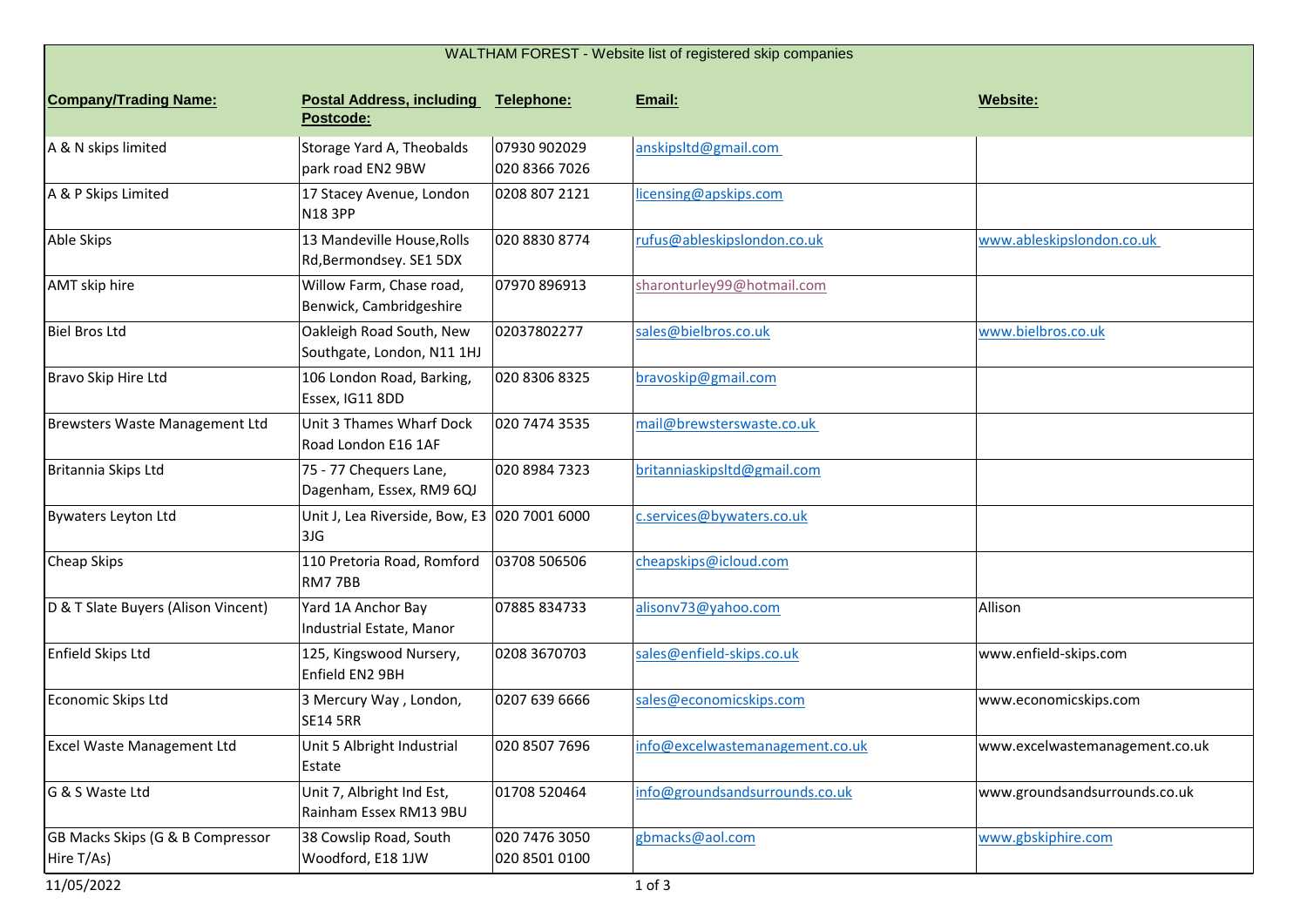| WALTHAM FOREST - Website list of registered skip companies |                                                       |                               |                                            |                         |  |  |
|------------------------------------------------------------|-------------------------------------------------------|-------------------------------|--------------------------------------------|-------------------------|--|--|
| <b>Company/Trading Name:</b>                               | <b>Postal Address, including</b><br>Postcode:         | Telephone:                    | Email:                                     | Website:                |  |  |
| <b>GBN Services Ltd</b>                                    | 10 Estate Way. 210 Church<br>Road.                    | 020 8988 8131                 | ashley.kavanagh@gbnservices.co.uk          | www.gbnservices.co.uk   |  |  |
| Hawk Rubbish Clearance Ltd                                 | Unit 4, Second Way,<br>Wembley, HA9 0YJ               | 07771907868                   | hawklondon@gmail.com                       |                         |  |  |
| Hira Skip                                                  | 33 Cavendish Gardens<br>Barking IG11 9DR              | 020 3475 4526                 | hiraskip@gmail.com                         | www.hiraskip.com        |  |  |
| JO Doherty Haulage Ltd                                     | 29 Nobel Road Edmonton<br>London N18 3BH              | 020 8807 7722                 | sales@jodgroup.co.uk<br>Dan@jodgroup.co.uk | www.jodgroup.co.uk      |  |  |
| Jac Skip Hire Ltd                                          | Unit 11 Atcost Road<br>London IG11 OEQ                | 020 8517 9708                 | jacskip@Outlook.com                        | www.jac-skip-hire.co.uk |  |  |
| Kings Skip Hire Limited                                    | 75-77 Chequers Lane,<br>Dagenham, England, RM9        | 07398 670916<br>0800 1951154  | info@kingsskiphire.com                     | kingsskiphire.com/      |  |  |
| London Local Skips                                         | 155 Sewardstone Road<br>London E4 7PA                 | 020 7683 0892<br>07910 018045 | London@LocalSkips.net                      | londonlocalskips.co.uk  |  |  |
| London Recycling Services Ltd (SH &<br>WS Co)              | 40a-b River Road, Barking,<br>IG11 0DW                | 020 8989 0449                 | info@london-group.co.uk                    |                         |  |  |
| London Skip Supplies Ltd                                   | 38 Haydon Road, Waltham<br>Abbey, EN9 3YU             | 07507546664                   | londonskipsupplies@gmail.com               |                         |  |  |
| Lunnon (Heatherland t/as)<br>T/A Lunnon                    | Units 5 & 6 Hallsford Bridge<br>Industrial Estate,    | 01277 363161                  | info@lunnonwaste.com                       | lunnonwaste.com         |  |  |
| Manns Waste Management Ltd                                 | Old Bus Depot, Perry Road,<br>Dagenham, Essex RM9 6QD | 020 8984 9989                 | mail@mannswaste.co.uk                      | www.mannswaste.co.uk    |  |  |
| MMS Supplies Ltd                                           | 2 Chequers Lane, RM9 2QD<br>(Western Extension) Red   | 07766887733                   | hello@no1junkstreet.co.uk                  | no1junkstreet.co.uk/    |  |  |
| O'Donovan Brothers LTD                                     | TILE KILN FARM,<br>BURNTFARM RIDE, ENFIELD,           | 020 3876 7324                 | odbrothersItd@hotmail.com                  | n/a                     |  |  |
| O Donovan Waste Disposal                                   | 82 Markfield Road, N15 4QF   0800 731 3332            |                               | sales@odonovan.co.uk                       | www.odonovan.co.uk      |  |  |
| Oakwood Plant Ltd                                          | Oakwood House, 28 Nobel<br>Road N18 3BH               | 020 8803 2222                 | mail@oakwood.tv                            | www.oakwood.tv          |  |  |
| Powerday Plc                                               | Crossan House, Old Oak<br>Sidings,                    | 020 8960 4646                 | info@powerday.co.uk                        | powerday.co.uk          |  |  |
| 11/05/2022                                                 |                                                       |                               | 2 of 3                                     |                         |  |  |